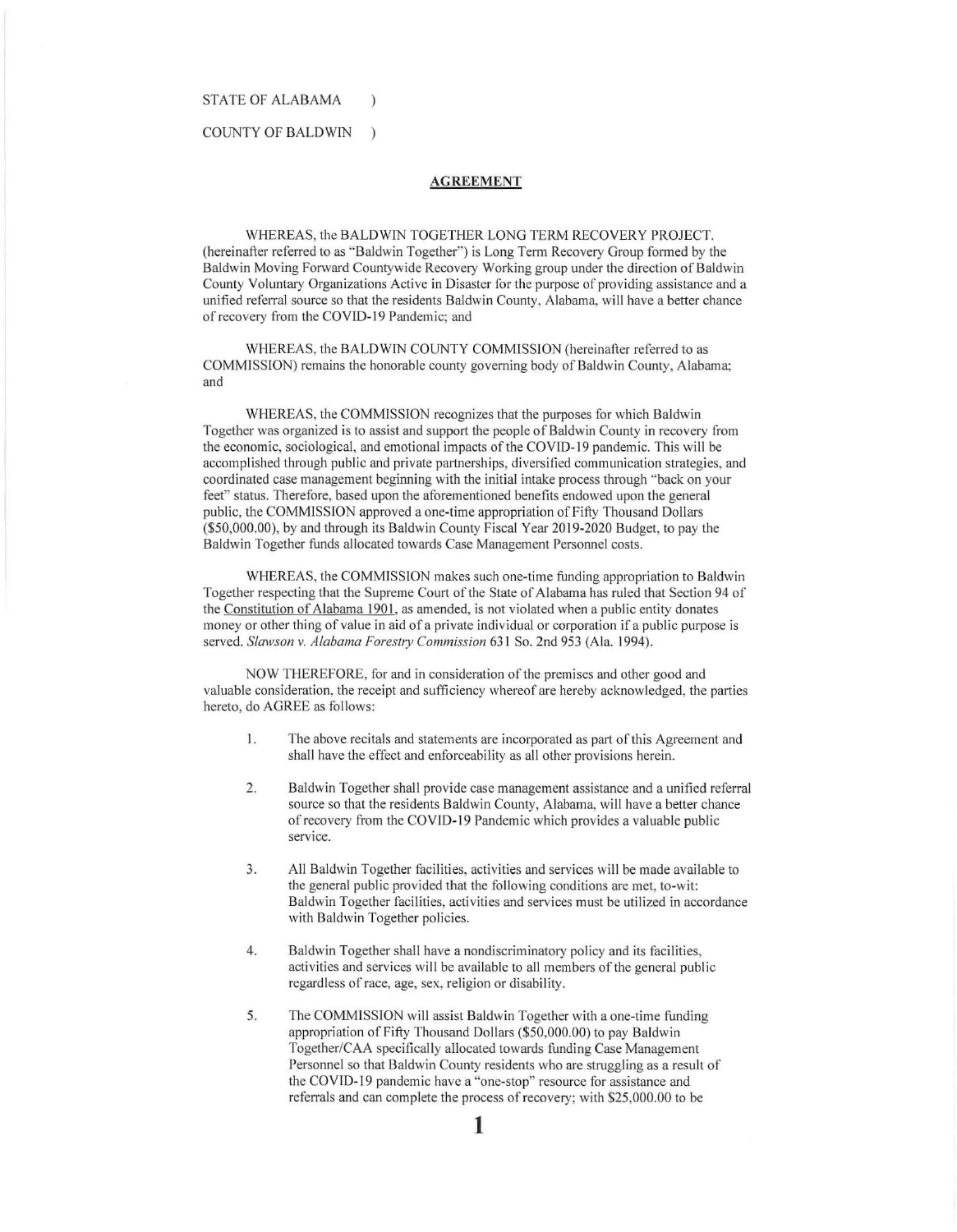paid by the Commission to Baldwin Together/CAA upon approval and the remaining \$25,000.00 to Baldwin Together/CAA upon the satisfactory completion of the mid-term viability review.

- 6. Baldwin Together expressly agrees not to use any of the one-time funding appropriation set forth at Section 5 of this Agreement outside the purposes provided at Section 5 of this Agreement and, furthermore, agrees not to use any of the one-time funding appropriation set forth at Section 5 of this Agreement to aid any private or individual benefit. It being expressly understood that the one-time funding appropriation set forth at Section 5 of this Agreement, as provided by the COMMISSION, be utilized, by Baldwin Together, only toward the purposes set forth in this Agreement.
- 7. Baldwin Together shall fully indemnify and hold the COMMISSION, its County Commissioners, departments, employees, supervisors, insurer, agents, representatives and attorneys (for purposes of this Section 7 referred to collectively as "COMMISSION") completely harmless from any and all claims, demands, notices, violations, findings, actions or orders of whatsoever kind or character which may arise from, or which are in any way related to, the work done and duties or obligations performed by Baldwin Together or the COMMlSSION pursuant to this Agreement, including, without limitation, attorney fees and legal expenses and costs incurred as a result of the COMMISSION enforcing, defending or complying with this Agreement, or otherwise addressing or defending any actions or claims related in any way to this Agreement. This provision shall survive the expiration or termination of this Agreement.
- **8.** This Agreement and the relationship created hereby does not in any manner create, imply or otherwise vest any authority in Baldwin Together on behalf of the COMMISSION. Furthermore, this Agreement hereby expressly forbids the creation of an agency or any action that would create or imply that Baldwin Together is an agent of the COMMISSION.
- 9. Baldwin Together shall ensure that all materials publicizing or resulting from the funding appropriation as provided for by this Agreement shall contain an acknowledgment of the COMMISSION's assistance with said acknowledgment of support made through the use of the following comparable footnote: "This activity was supported by the Baldwin County Commission."
- 10. Notwithstanding anything written herein to the contrary, all commitments made herein by the COMMISSION are subject to the availability of funds. If at any time prior to the conveyance of the one-time funding appropriation the COMMISSION determines that the subject funds are not available, then the COMMISSION shall no longer be obligated or required to provide such one-time funding appropriation.
- 11. Baldwin Together agrees, as a condition of receiving the funding appropriation referenced in this Agreement, to:
	- a. Supply to the COMMISSION, within 30 days from a written request to do so, all applicable data that is necessary for the COMMlSSION to ensure the proper expenditure of the subject funding appropriation.
		- b. File with the COMMISSION no later than February 1, 2021, a written report of its activities for the preceding period which commenced on August I, 2020 and a copy of an annual report that includes the appropriation period to ensure the proper expenditure of the subject funding appropriation.
- 12. This Agreement, as provided in the form of one ( I) original instrument for the records of Baldwin Together, and one ( I) original instrument for the records of the COMMISSION, represents the entire terms and conditions of the Agreement between the COMMISSION and Baldwin Together.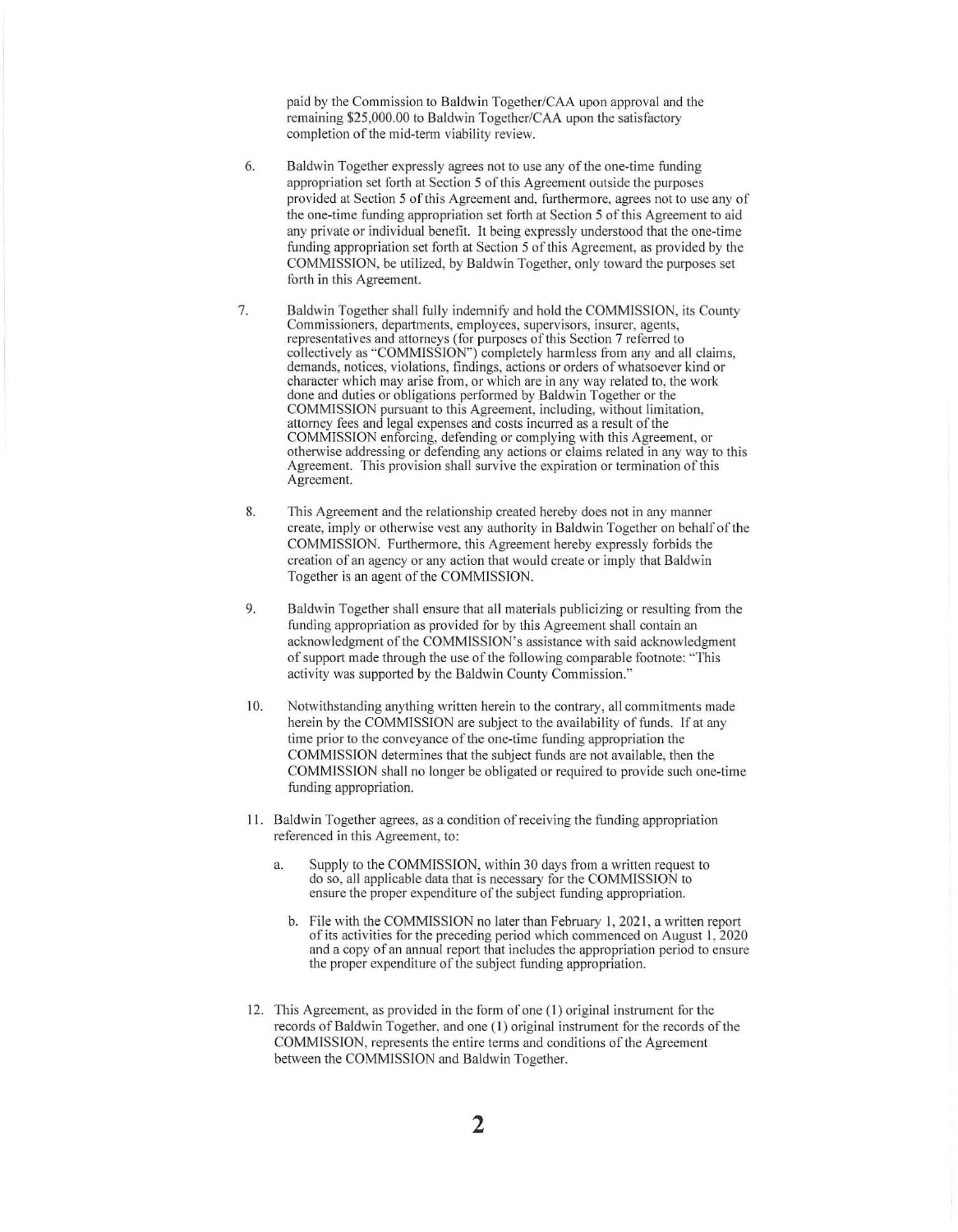13. This Agreement shall be in effect for a period of twelve (12) months, or in a shorter time as may be determined by the COMMISSION, commencing August 1, 2020, and expiring July 30, 2021 , and may be amended only by written amendment executed by the COMMISSION and Baldwin Together. The COMMISSION shall have the right to terminate this Agreement, with or without cause, by giving thirty (30) days written notice to Baldwin Together. Notwithstanding the aforementioned, Ba ldwin Together acknowledges and agrees that all its obligations under this Agreement and the COMMISSION's right to enforce such obligations survive the expiration and / or termination of this Agreement.

IN WITNESS WHEREOF, the parties have affixed their hands and seals this date, as follows:

**BALDWIN CQUNTY COMMISSION BILLIE JO UNDERWOOD** As Its: Chairman Date: ATTEST: WAYNE DYESS County Administrator

 $711111$ 

## STATE OF ALABAMA COUNTY OF BALDWIN

I, the undersigned authority, a Notary Public, in and for Baldwin County, Alabama, and the State of Alabama, hereby certify that BILLIE JO UNDERWOOD, as Chairman of the Baldwin County Commission, and WAYNE DYESS, as County Administrator of the Baldwin County Commission, whose names are signed to the foregoing instrument and who are known to me, acknowledged before me and on this day that, being informed of the contents of said instrument, they, as such Chairman and County Administrator of the Baldwin County Commission, and with full authority, executed the same voluntarily on the day the same bears date for and as an act of said Baldwin County Commission.

 $\lambda$ 

Given under my hand and seal this the 2020. My Commission Expires: **TARX PUBLIC** My Commission expires: **February 25, 2023**